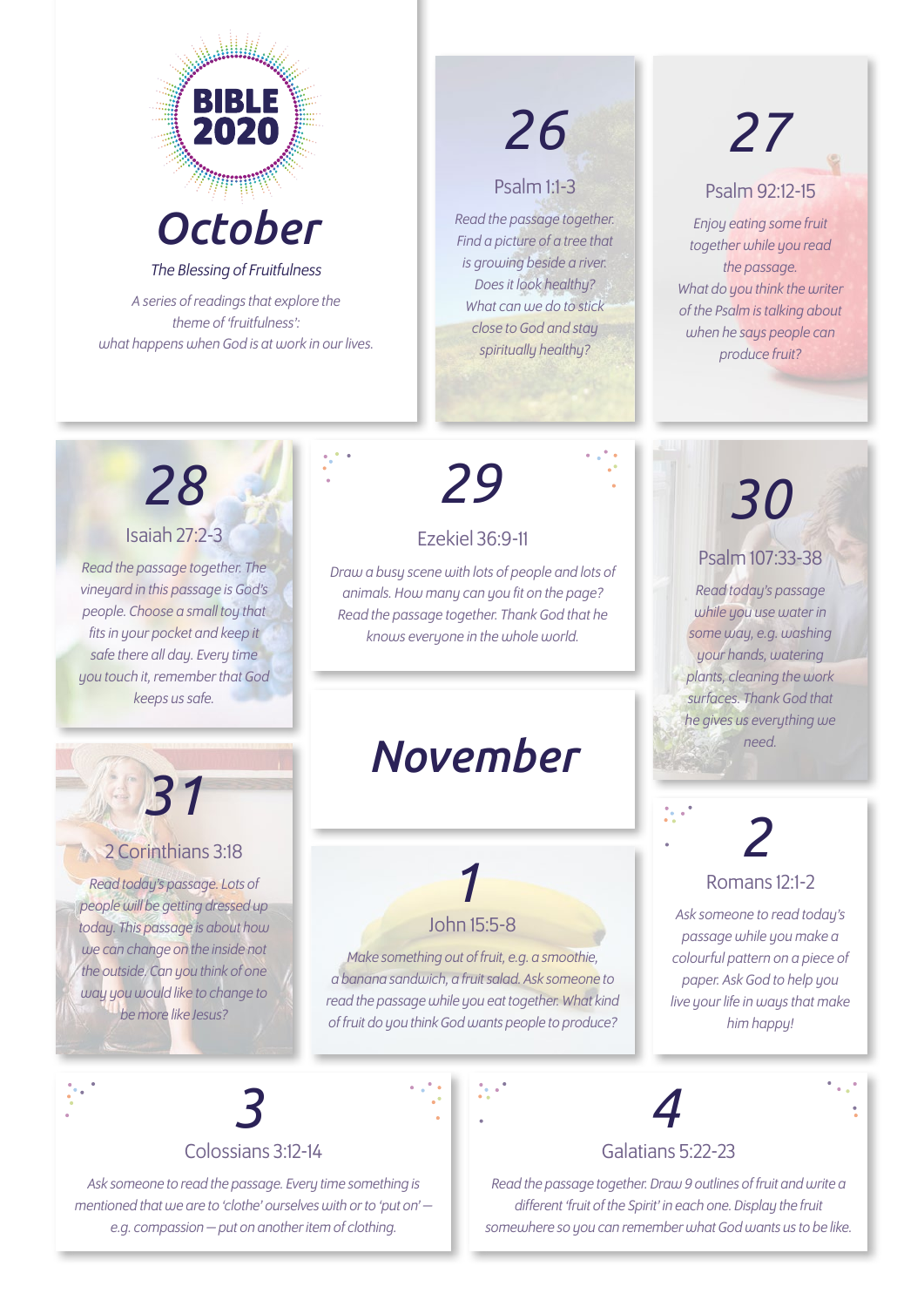### *November*

*The Blessing of Fruitfulness 6*

### James 3:17-18

*5*

*Read the passage together. Can you think of situations at home or school where you could be a peacemaker? What could you do?* 

#### Ephesians 4:29-32

*Read the passage together. Is there someone who has hurt or upset you? Who do you need to forgive? Do it today. Talk to them, send them a message or a card.* 

#### 2 Peter 1:5-8

*7*

*Build a tower. Ask someone to read out the passage. Every time we are told to 'add' something else to our faith, add another layer to your tower. Which thing do you most want to add to your faith?* 

## *8*

#### 2 Corinthians 9:6-8

*Read the passage together. Give something away today, e.g. a smile, a wave, a cake! Whatever you give away, do it cheerfully!* 

*12*

#### Ephesians 1:15-17

*Read the passage together. Make a list of people that you want to pray for. Perhaps you could pray for a different person each day of the week. Decide to keep praying for these people.* 

### Galatians 2:20

*Read the passage together. Make and decorate a cross so that it reminds you that Jesus loves you.* 

#### 1 Corinthians 1:7-9

*11*

*Ask someone to read out the passage. Every time one part of the Trinity is mentioned – God, Jesus, Holy Spirit – do a jumping jack to remind you that God makes us strong.*

*13*

#### Colossians 1:9-12

*Read the passage together. Go back to the list of people that you wrote yesterday. Beside each name, write one of the prayers from this bit of the Bible, and commit to praying that prayer for that person.* 

# *9 10*

Philippians 3:10-12

*Scrunch up some paper into balls and make a goal, e.g. wastepaper bin. Read the passage together. When you get to the part about goals, throw the paper and see how many you can get in the goal!* 

## *14*

#### 2 Timothy 4:7-8

*Ask someone to read out today's passage. While they are reading, run on the spot. Then ask God to help you keep running with him through life.* 

**App Store** 

### **Get the App now!** bible2020.org

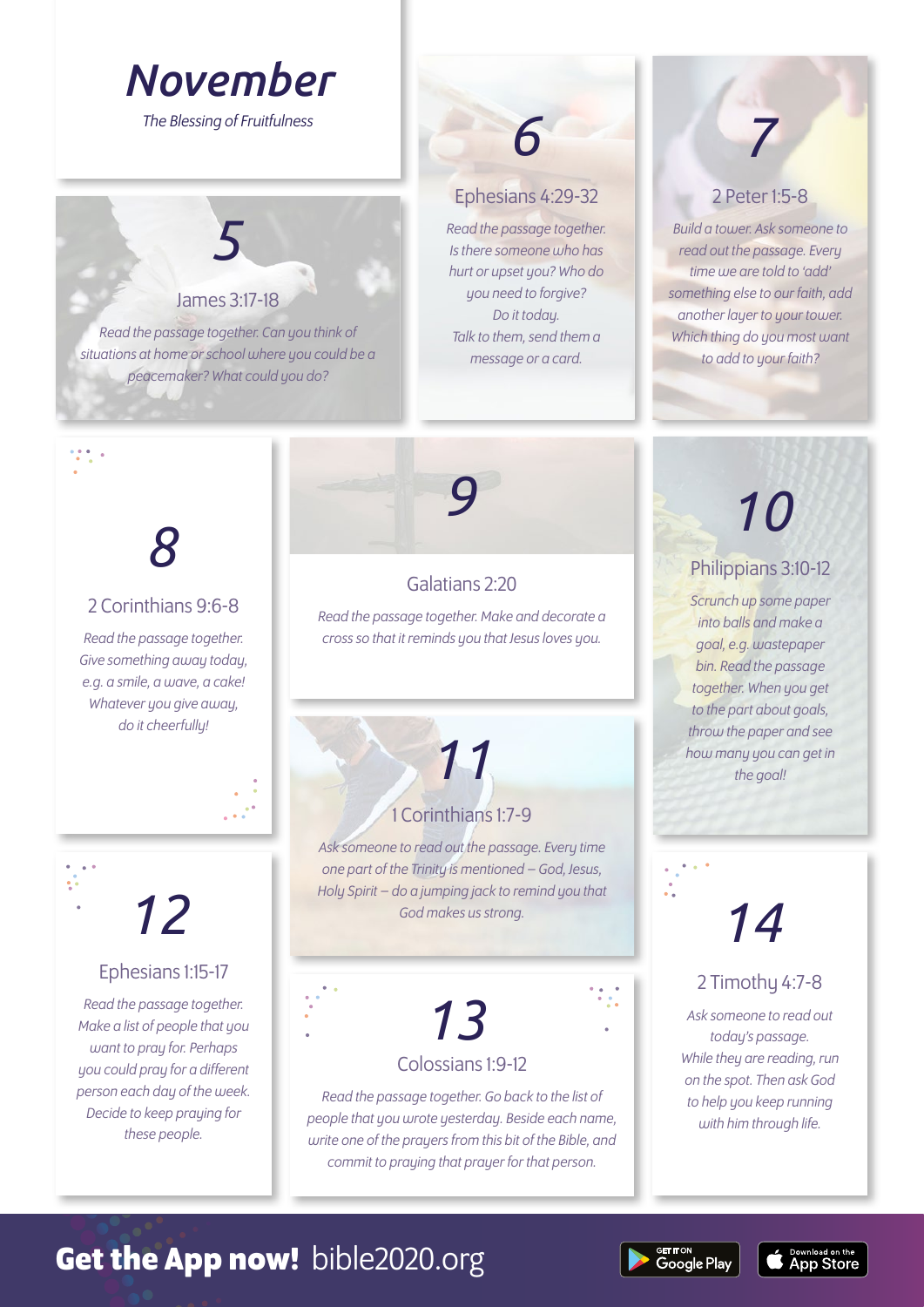



*A Vision of Heaven*

*Biblical passages that give us visions of a broken world made new and of the Christian hope of resurrection.*

## *15*

#### Isaiah 65:17-19

*Read the passage together. Draw a picture of what you think heaven will be like. What will be there? What won't be there?* 

## *16*

Isaiah 61:4 *Read the passage. Find somewhere in your house that needs tidied up or cleaned. Sort it out together. Say thank you to God that one day he will sort out all the things in the world that are messed up.* 

*17* 

#### Isaiah 49:8

*Play a game of 'Sardines'. One person hides, then when the other people find them, they have to join them in the same space. Once you are all together read the passage.* 



### John 11:25-27

*Read the passage together. Do you know someone who is sad because* someone they love has *died? Use these words to pray for them today.*



#### *moving between every room in your house! Say thank you to Jesus that he has enough rooms for us all in heaven!*

LAND

*21*

Luke 24:32-34

*Read the passage together. Blindfold someone and put an object in their hands. Can they guess what it is without seeing it? Why do you think the disciples didn't recognise Jesus until he broke the bread?* 

## *20*

#### Luke 24:25-27

Read the passage together. How would you explain everything that happened to Jesus? Why do you think he had to suffer?

## *22*

#### 1 Thessalonians 4:13-14

*Ask someone to read the passage out loud while everyone else writes out the word 'HOPE' in bubble writing. Inside each letter of 'HOPE' write some of the things that we can hope for as Christians.* 

*23*

#### 1 Peter 1:3-5

*Read the passage. Draw a picture of a big present. Stick the word 'HOPE' that you made yesterday over the present. Thank God that he has given us a present that will never get broken!*



#### 1 Corinthians 15:19-20

*Read the passage. Whenever you feel sad or upset today, say inside yourself, 'Jesus is alive!'*